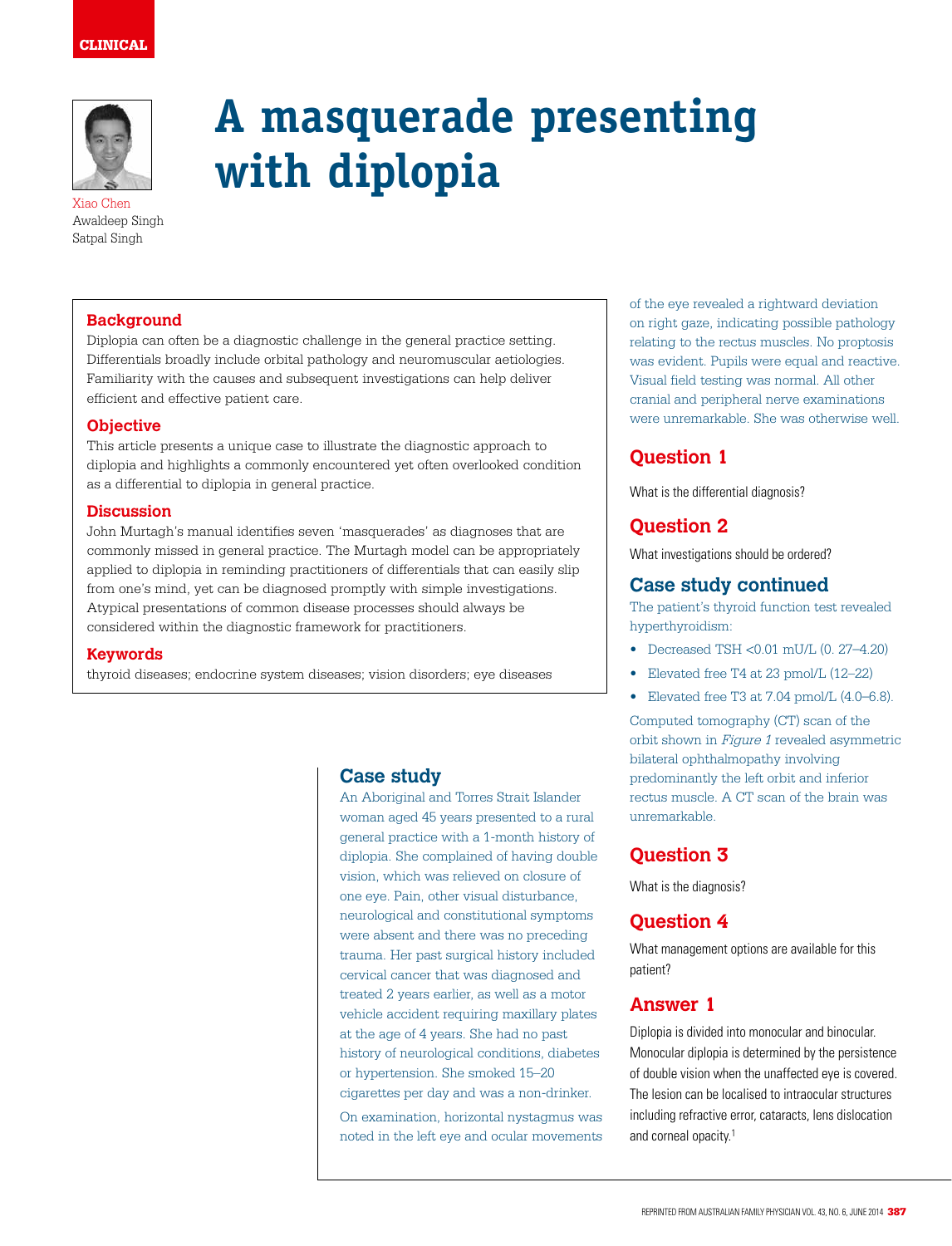

Figure 1. CT scan of the orbit revealing asymmetric bilateral opthalmopathy

Binocular diplopia is determined by the absence of diplopia when either eye is covered. Causes include:1

- Orbital (trauma, tumour, infection)
- **Neurological** 
	- cranial nerve nucleus damage (infarct)
	- cranial nerve injury (CN III, IV, VI secondary to trauma, tumour, diabetes, sarcoidosis, vasculitis, aneurysm)
	- neuromuscular junction (myasthenia gravis)
	- muscle disorders (Graves' ophthalmopathy).

### **Answer 2**

First-line investigations in the general practice setting may include a full blood count, erythrocyte sedimentation rate (ESR), blood glucose and thyroid-stimulating hormone (TSH). Neuro-imaging such as CT or magnetic resonance imaging (MRI) of the brain or orbit may be required if there is clinical suspicion of a space-occupying lesion or neurological lesions such as multiple sclerosis.2 Further investigations such as electromyography (EMG), nerve conduction studies, tests for autoantibodies against acetylcholine receptors and follow-up investigations for any derangement in first-line tests may be ordered if indications exist.

## **Answer 3**

Ophthalmopathy due to Graves' hyperthyroidism.

### **Answer 4**

Management of a patient with Graves' ophthalmopathy should always first address the reversal of hyperthyroidism with antithyroid drug therapy, even though this has little-to-no

effect in improving the ocular disease process.3 Prevention of corneal damage due to exposure includes artificial tears by day, ocular lubrication by night, punctal plugs, eyeshades and elevation of the bedhead at night.<sup>4,5</sup> Severe or deteriorating orbitopathy may benefit from the antiinflammatory properties of corticosteroids, and methylprednisolone is the drug of choice.3,4 Orbital radiation and surgical intervention may be required if medical treatment fails.<sup>6,7</sup>

### **Discussion**

Hyperthyroidism is a condition commonly encountered and managed in the general practice setting. The classical constellation of symptoms includes weight loss, increased appetite, sweating, tremor, anxiety, heat intolerance, palpitations, dyspnoea and diarrhoea.<sup>8</sup> Depending on the cause, other manifestations may include the development of a goitre or ophthalmopathy unique to Graves' disease.

Graves' ophthalmopathy is an autoantibodymediated process, whereby inflammation and fibrosis can occur and lead to an increase in volume of extra-ocular muscles and retro-orbital tissues.<sup>9</sup> Patients may complain of eye irritation, retro-orbital pressure and pain, excessive teariness, blurriness, diplopia and visual loss. Signs of ophthalmopathy include proptosis, periorbital oedema and restriction of ocular movements. Smoking is a major modifiable risk factor with an odds ratio of 7.7 when compared with non-smokers.<sup>10</sup> The likely pathology involves an increase in the volume of connective tissue in the orbit rather than an effect on the

extraocular muscles.11 The time course of Graves' ophthalmopathy is variable, and is noted to precede any other symptom of hyperthyroidism in 20% of cases, in conjunction in 40% of cases and 40% following other symptoms.4

In Murtagh's General Practice, seven 'masquerades' are identified as diagnoses that are commonly missed; these include depression, diabetes, drugs, anaemia, thyroid disorder, spinal dysfunction and urinary tract infection.<sup>12</sup> In line with Murtagh's model, this case elucidates the importance of considering hyperthyroidism in patients presenting solely with diplopia. In essence, remembering to screen for masquerades, especially in the general practice setting, would save patients from unnecessary referrals and time spent within the medical system.

# **Key points**

- Diplopia is divided into monocular and binocular.
- Monocular diplopia indicates pathology of intraocular structures.
- Binocular diplopia is usually caused by pathology of the orbit, cranial nerve palsy, neuromuscular junction disease, myopathy or systemic disease.
- Thyroid disease should be excluded in patients with binocular diplopia since Graves' disease can present with ophthalmopathy as its only clinical feature.

#### **Authors**

Xiao Chen MBBS, Intern, The Alfred Hospital, Melbourne, VIC. cldxiao@hotmail. com